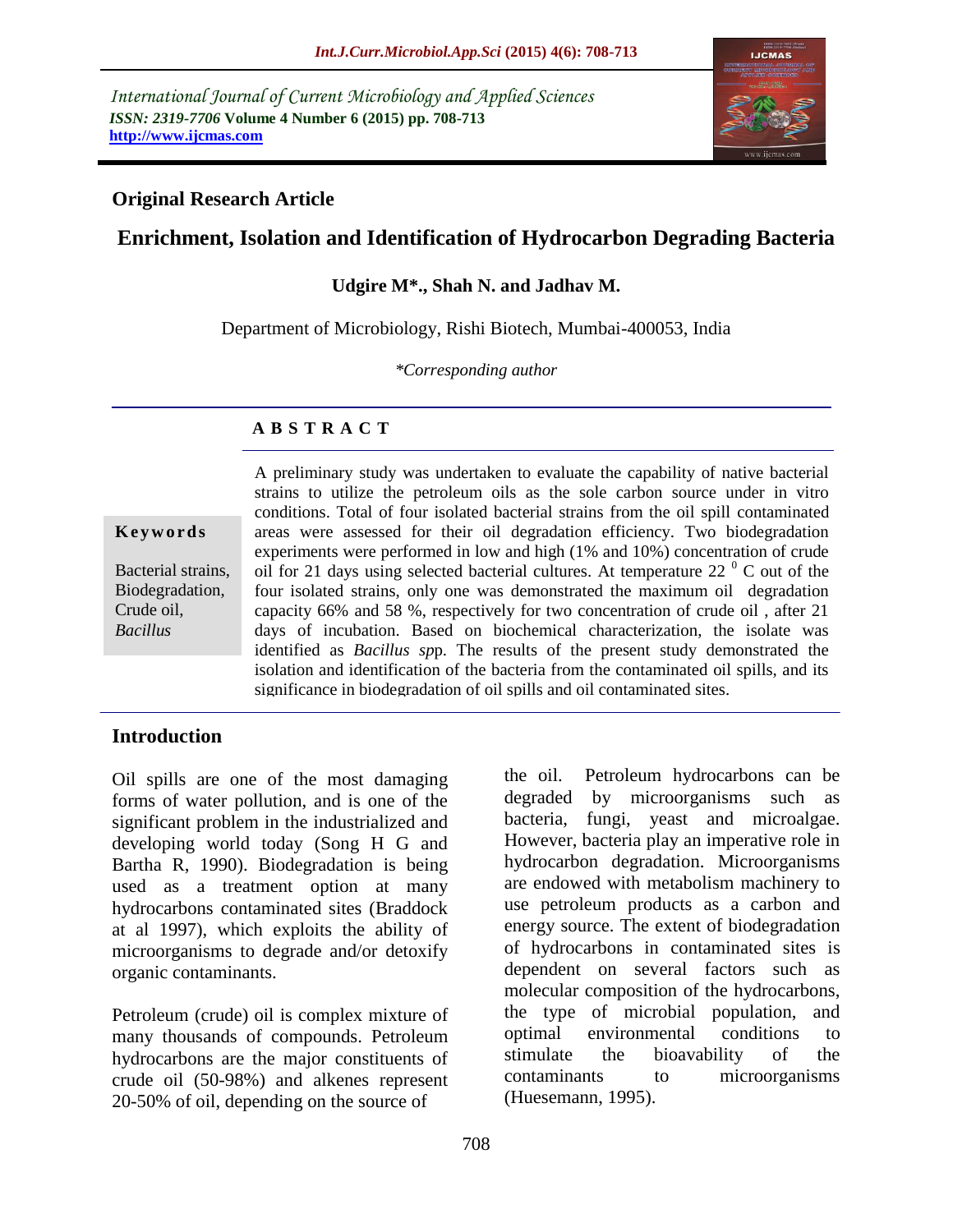There are quite a few reports of isolation of petroleum hydrocarbon degrading bacteria from oil overlie areas (Kasai *et al*., 2001). Biodegradation of individual hydrocarbon compounds by pure bacterial strains has been studied in depth with their metabolic pathways (Tazaki, 2005, Das N. *et al*. 2011)). The ability to isolate high numbers of certain oil-degrading microorganisms from petroleum-contaminated sites is commonly taken as evidence that these microorganisms being the active degraders of that environment (Okerentugba and Ezeronye, 2003).

The aim of the present study was conducted to isolate and identify the bacterial population and access their crude oil biodegradation potential under *in vitro* conditions. Degradation studies carried out with the most promising isolates at predefine set up to explore the biodegradation capability of hydrocarbon degrading bacterial strain.

# **Materials and Methods**

### **Sample collection**

The oil contaminated soil samples were collected from oil spill site near seashore in Mumbai, India. The soil samples were collected in pre-sterilized sample bottles with aseptic conditions. The collected samples were labeled and stored at -4°C till further analysis.

# **Culture enrichment and isolation of hyrdrocarbon degrading bacteria (HDB)**

Microorganisms were isolated by selective enrichment technique. The commercial petroleum (crude) oil used for enrichment and biodegradation experiments as the sole carbon and energy source for

microorganisms. Bushnell-Hass broth was used in enrichment technique supplemented with hydrocarbon source. The broth medium containing soil and crude oil was incubated at 22ºC with orbital shaking (120 r/min). Enrichment of microbial culture was carried out in 300 ml erlenmeyer flasks containing 100 ml of media. The pH was adjusted to 7.3. The broth medium was sterilized by autoclaving (121 ºC for 20 min). The original soil sample (1 g) was added to 100 ml of broth medium containing 1 g of crude oil. At weekly intervals sample from primary enrichment  $(1/100 \text{ v/v})$  were transferred to the fresh Bushnell-Hass broth containing same hydrocarbon source. After six transfers, 10 ml of sample was removed aseptically and serially diluted with phenol dextrose broth (Beef extract-1gm, peptone - 10gms, phenol red -0.018gms, dextrose-5gms, Nacl-5gms, distilled water-1000ml). The nutrient agar was used for isolation, enumeration and maintenance of pure strains. After serial dilution the diluted sample was spread on sterile agar plates. The inoculated plates were incubated at 37°C for 48 h. After incubation the plates were observed for bacterial growth.

# **Identification of the bacterial isolates**

Morphological and biochemical characteristics of the all isolated strain were studied either on nutrient agar or in nutrient broth as described earlier (Claus D *et al*., 1986). Gram reaction, motility, shape and color of colony and acid / gas production from carbohydrates and sugars fermentations were performed as recommended by (Ventosa *et al*. 1982). Biochemical tests catalase, urease, oxidase activities, nitrate reduction, Indol production etc were tested as recommended by (Smibert and Krieg 1994). Based on the test results the preliminary identification of the isolated bacterial strain was done.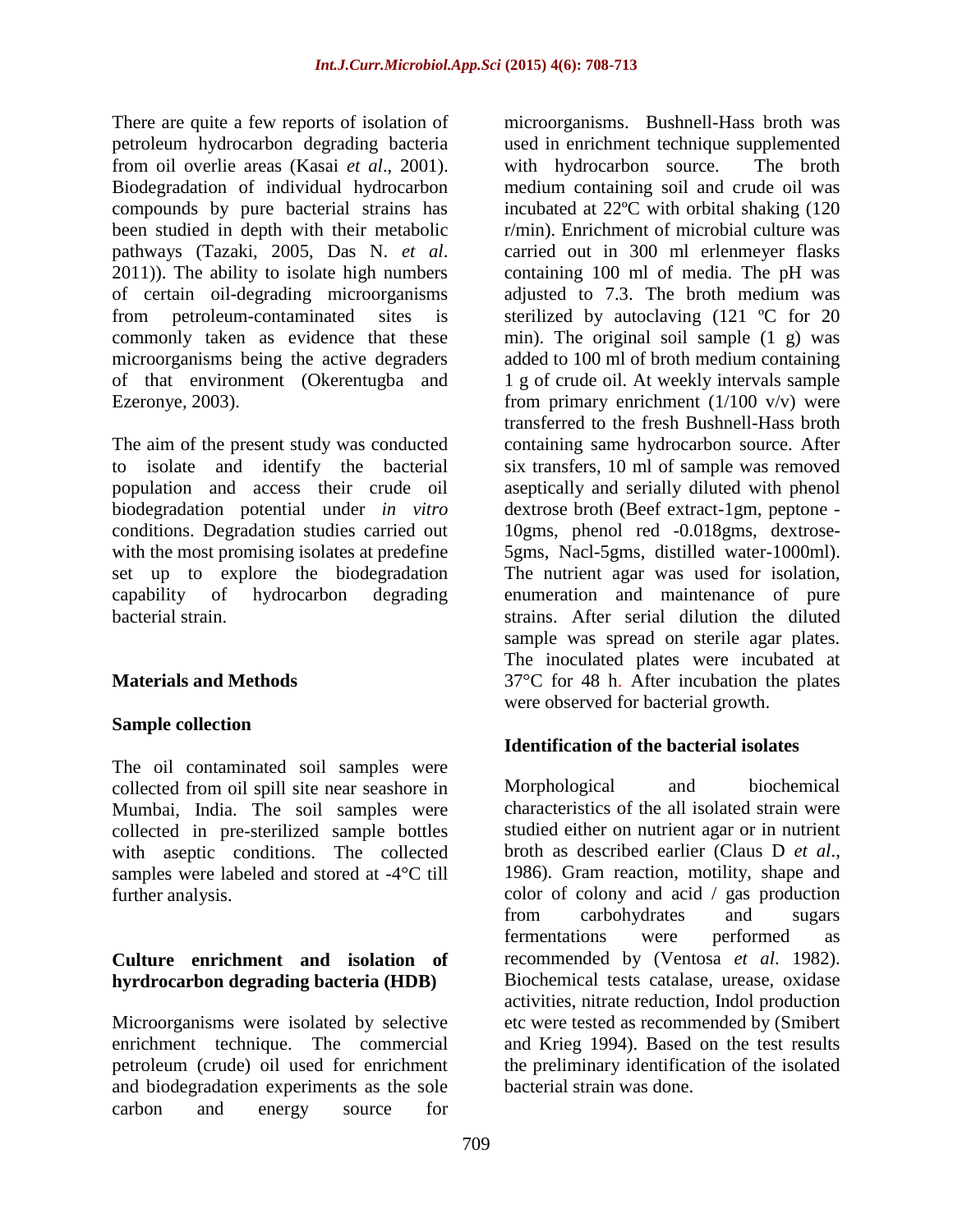### **Preliminary screening and selection of efficient crude oil degrader**

The hydrocarbon degraders which are stored as pure cultures on slants were subjected to its efficiency of crude oil degradation assay. The equal volume of culture (25µl) of each isolates were spot inoculated on sterile filter paper placed on a nutrient plates overlaid with 100 µl of petroleum crude oil and were incubated at 37°C for 48 h. The zone of clearance around the bacterial growth on nutrient agar plate with varying diameters was observed and recorded. Test for each bacterial strain isolated was performed in triplicate. The final zone of clearance was taken as an average of the three readings. The isolate with the maximum zone of clearance was subjected for further analysis.

### **Crude oil biodegradation assay**

The most promising bacterial strains (I 3, and I 4) were evaluated for their crude oil biodegradation ability. Total of a six reactions were subjected in 500 ml Erlenmeyer flasks with 100 ml of nutrient broth with oil sample and culture was inoculated by transferring 3 ml of (about  $2 \times$ 10<sup>8</sup> cells/ml) of the each bacterial isolate. The biodegradation assays were performed in two low  $(1.0\%)$  and high  $(10\%)$ concentrations of commercial crude oil as the sole carbon and energy source. A set of six Erlenmeyer flasks were subjected for biodegradation assay including one control without addition of an inoculum. All flasks were incubated under aerobic condition with shaking on an orbital shaker (rotation speed of 120 rpm) at room temperature  $(22 \pm 2 \degree C)$ for 21 days. Samples were removed periodically at 7, 14 and 21 day of incubation to assess the final concentration of the petroleum hydrocarbons, while the bacterial growth was monitored with viable counts on nutrient agar plates (Amund and Igiri, 1990).

#### **Estimation of crude oil degradation**

Estimation of crude oil degradation was done by gravimetric analysis as performed in earlier studies (Pirnik *et al*., 1974). The residual crude oil was extracted in a preweighed flask with petroleum ether in a separating funnel. Extraction was repeated 3-4 times to ensure complete extraction. After extraction, petroleum ether was evaporated in a hot air oven. The flask was cooled down in desiccators and weighed. The percentage of degradation was calculated and documented. Control and 21 day biodegraded test samples were also analysed by GC MS. The GC-MS analysis was performed with GC equipped with a cool-on-column inlet and capillary direct interface. The instrument conditions were as following: Capillary helium column with flow 1ml/min, pressure 18.5 psi and split ratio 20:1, The initial temperature was 70°C kept for 5mins with a temperature ramp of 14°C per minute and final temperature of 280°C kept for 10 minutes with total run time 30 minutes.

### **Results and Discussion**

Four microorganisms were isolated (I-1 to I-4) by selective enrichment technique from petroleum contaminated-area obtained from the oil spill sites near seashore in Mumbai, India. The culture enrichment method was adapted to isolate the hydrocarbon degrading bacterial strains. Bushnell-Hass broth was used in enrichment technique supplemented with hydrocarbon source. The original soil sample (1 g) was added to 100 ml of broth medium containing 1 g of crude oil. After predefine transfers and incubation of six week, the enriched culture sample was serially diluted and transfer on nutrient agar plates. After 48 h the colony morphology and characteristics were documented. Pure cultures were maintained by transferring representative colonies on nutrient agar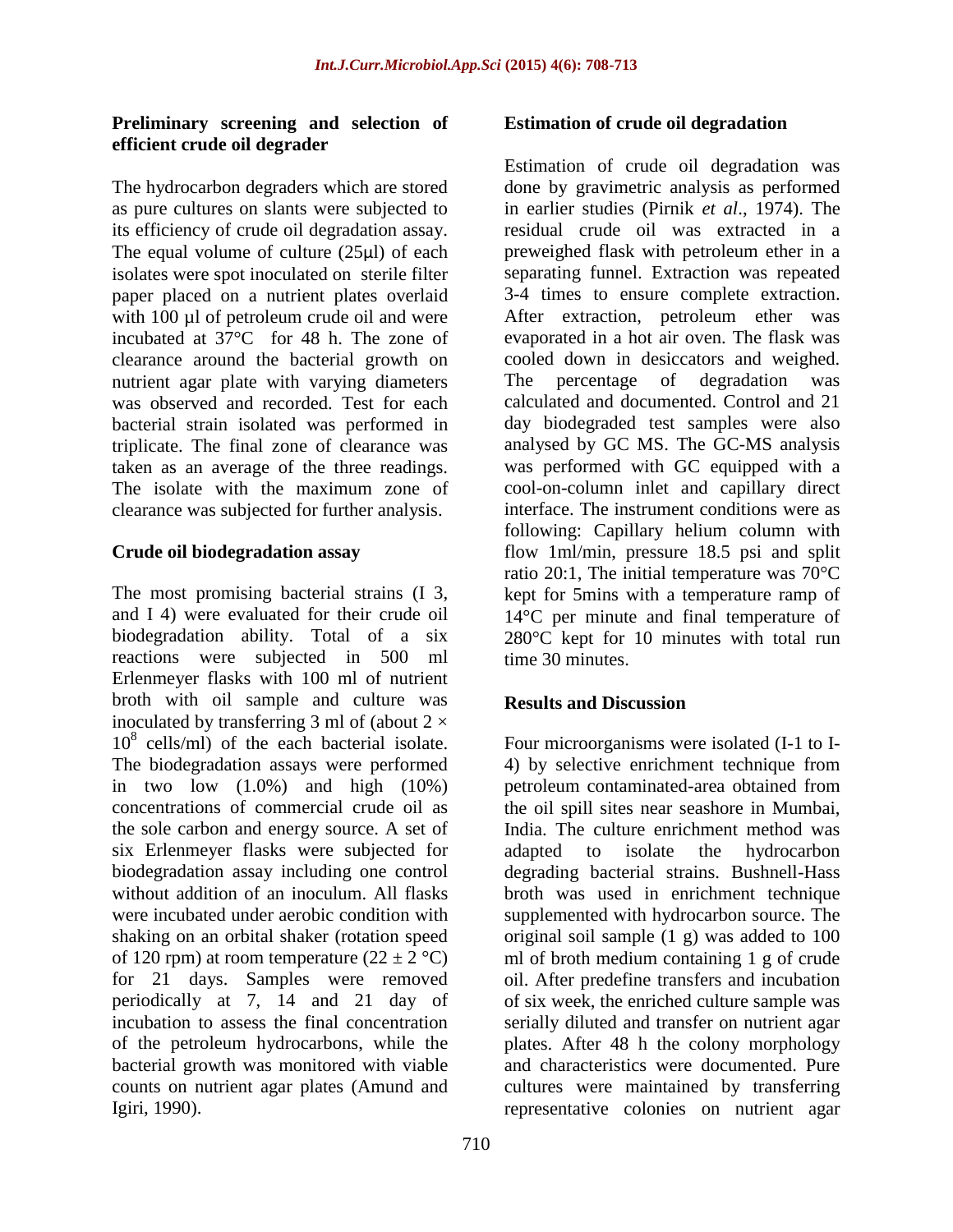slants as hydrocarbon degrading bacterial isolates (HDB).

All four bacterial isolates I-1, I-2, I-3 and I-4, respectively were subjected for a preliminary assessment of their crude oil degradation efficiency. After 48 h of incubation, on nutrient plates overlaid with 100 µl of petroleum crude oil, the zone of clearance were observed as shown in figure 1. Each bacterial isolate the average zone of clearance was observed as I-1 (10mm), I-2(7.67mm), I-3(9mm), I-4 (11mm), respectively. Among all the isolates the strain I-4 was observed with the maximum oil degradation ability.

Each hydrocarbon degrading bacterial strain (HDB) was subjected for the Gram-reaction, and colony, biochemical and physiological characteristics studies. The results of each of the biochemical test were recorded after incubation along with the colony characteristics. Results obtained were summarised below in Table 1. The results of the biochemical tests performed were analysed based on the Bergey's manual of systematic bacteriology for identification of each bacterial isolate. Out of the four bacterial isolates three were Gram negative while one isolate I 4, was Gram positive bacilli. As represented in the Table 1 the strains earlier labeled as I-1, I-2, I-3 and I-4 were identified as *Enterobacter* sp. and *Bacillus* sp., respectively. These strains will be identified further using 16s rRNA sequencing.

Estimation of crude oil degradation by gravimetric analysis for the two isolates at two different oil concentrations was represented in Figure 2. The high oil degradation rate, almost 66% was observed in a reaction with low (1.0%) concentration of the oil where as the high (10%) concentration oil was observed with low 58% rate of oil degradation at the end of the

assay reaction with bacterial isolate I 4. The bacterial isolate I 3 showed the less oil degradation capability, almost 52% was observed in a reaction with (1.0%) concentration of the oil and 47 % oil degradation with high (10%) concentration oil at the end of the assay reaction, respectively. Both the isolated bacterial stains I 3, and I 4 confirmed promising oil degradation ability even at high oil concentration.

The Gas Chromatography analysis of the oil degraded sample with the observed Gas Chromatography data profiles confirmed the maximum oil degradation (66%) with the test sample with Isolate 4 (*Bacillus* sp.) as compared to that of control sample. This confirms that biodegradation of hydrocarbon was exhibited by this isolates, however the type of hydrocarbon being degraded was not being investigated under this study.

Biodegradation has been considered as efficient, economic, versatile and environmentally sustainable treatment. Degradation of petroleum hydrocarbons by<br>environmental micro flora involves environmental micro flora involves microorganisms having specialized metabolic capacities. It has also been a known fact that bacteria are the most predominant microorganism among other microorganisms in biodegradation environmental pollutants. The ability of native bacteria to utilize crude oil as the sole carbon and energy source was investigated in this study. This paper describes the study on the isolation and characterization of petroleum (crude) oil-degrading bacterium from contaminated oil region. Out of the total four bacterial isolates, only one isolate was confirmed as a promising oil degradation capability and was identified as (*Bacillus* sp.). In conclusion, the selected bacterial isolates could be effective in clearing oil spills or oil contaminated soils.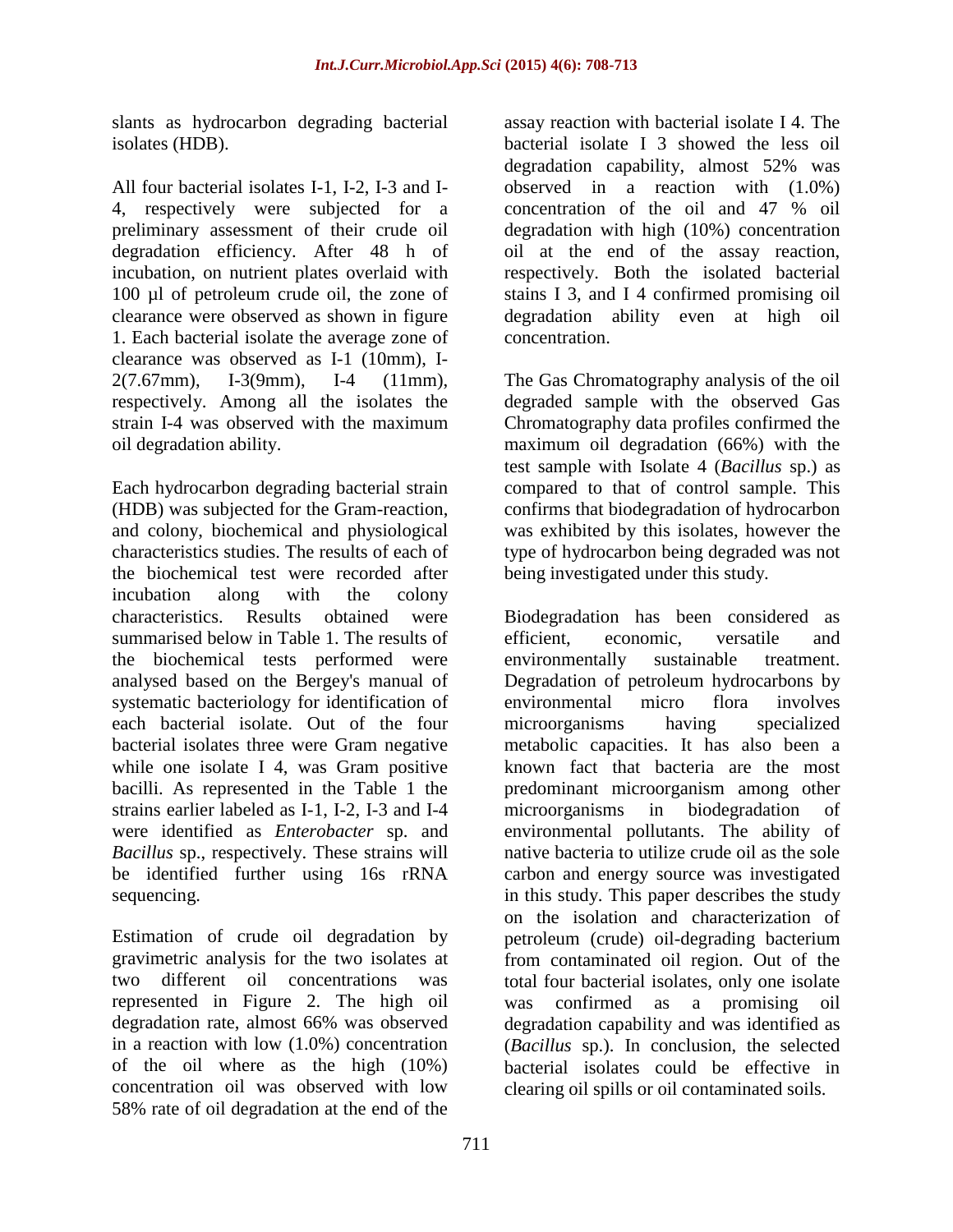

**Fig.1** Average diameter of zone of oil degradation (mm)





**Fig.3** GC MS Spectra Control **Fig.4** GC MS Spectra Sample (I 4)

![](_page_4_Figure_7.jpeg)